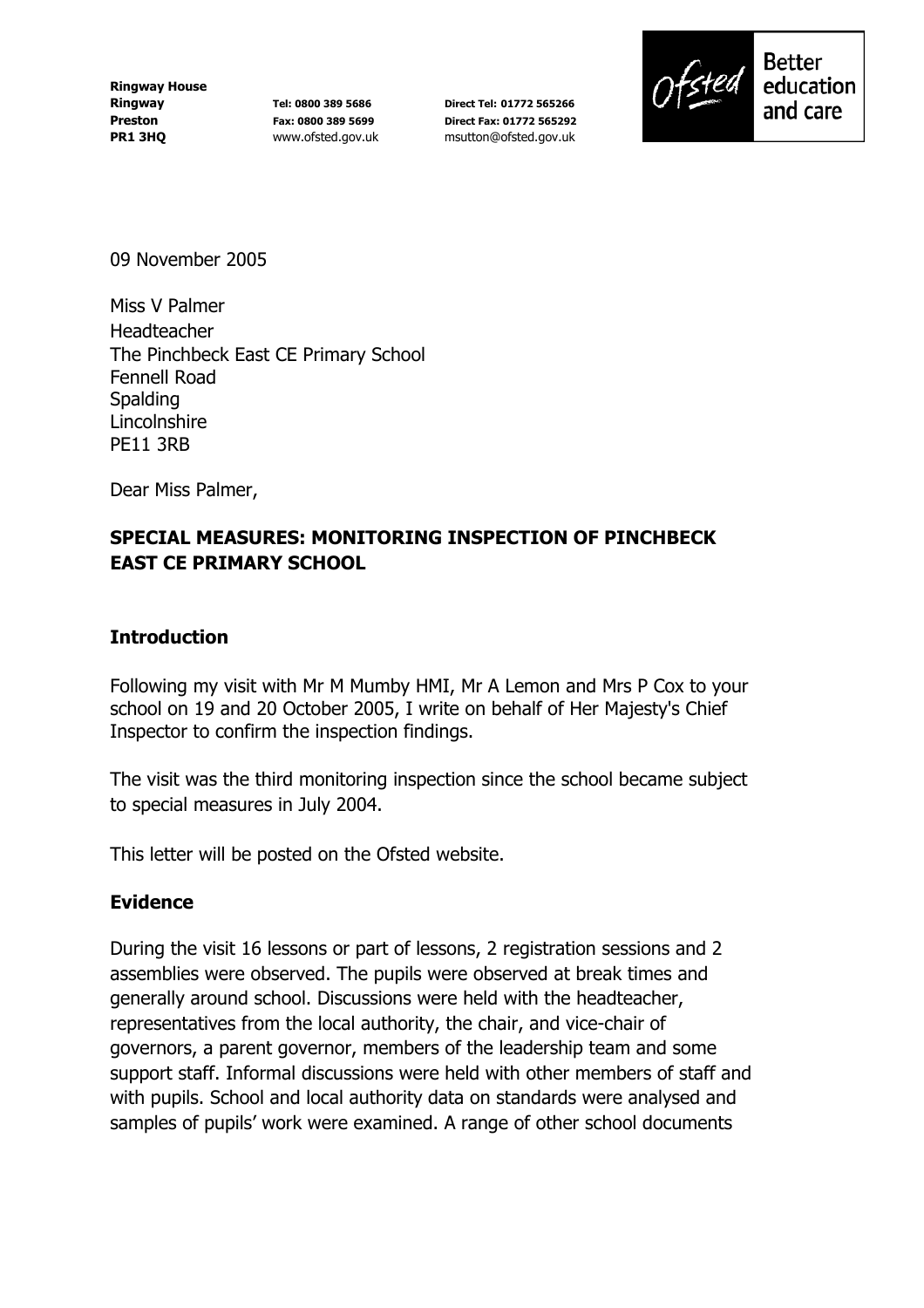

was scrutinised. Using this evidence, HMI made the following observations to the headteacher, the deputy headteacher, the chair of the governing body and two representatives from the LEA.

# **Context**

The school continues to experience uncertainty of staffing. A permanent headteacher has been appointed replacing the acting headteacher who had been in post for the previous year. Governors did not appoint a deputy at the first round of interviews and are re-advertising the post.

The fall in numbers on roll necessitated reductions in staff at the end of last term. Long term and short term illness amongst a small number of staff continues to require the use of short term supply teachers. The school has a new mathematics subject leader and has made a fulltime appointment to meet the requirements of workforce reform. A new learning mentor has been appointed on a part time basis. The school is currently appointing a new caretaker.

### **Achievement and standards**

Standards are improving. The results in the national tests at the end of Key Stage 2 last term were broadly average in mathematics and science, and above average in English. This reflects the strong focus given to raising standards last year. Standards in Reception and Years 1 and 2 are consistently in line with expectations.

Standards seen in lessons varied too widely, particularly in Key Stage 2 where progress was erratic because work was not always pitched at the right level and teacher expectations were not always high enough. Standards of writing remain too low for the older pupils but are secure in Years 1 and 2.

Handwriting, presentation and basic skills in punctuation and spelling vary substantially. Handwriting has not been taught well in the past and consequently is weak overall in Years 3 to 6. It has improved and is now satisfactory in Key Stage 1. The older pupils do not use their writing often enough in subjects other than English. The over-use of worksheets often detracts from opportunities to challenge the pupils to use their writing skills to the full.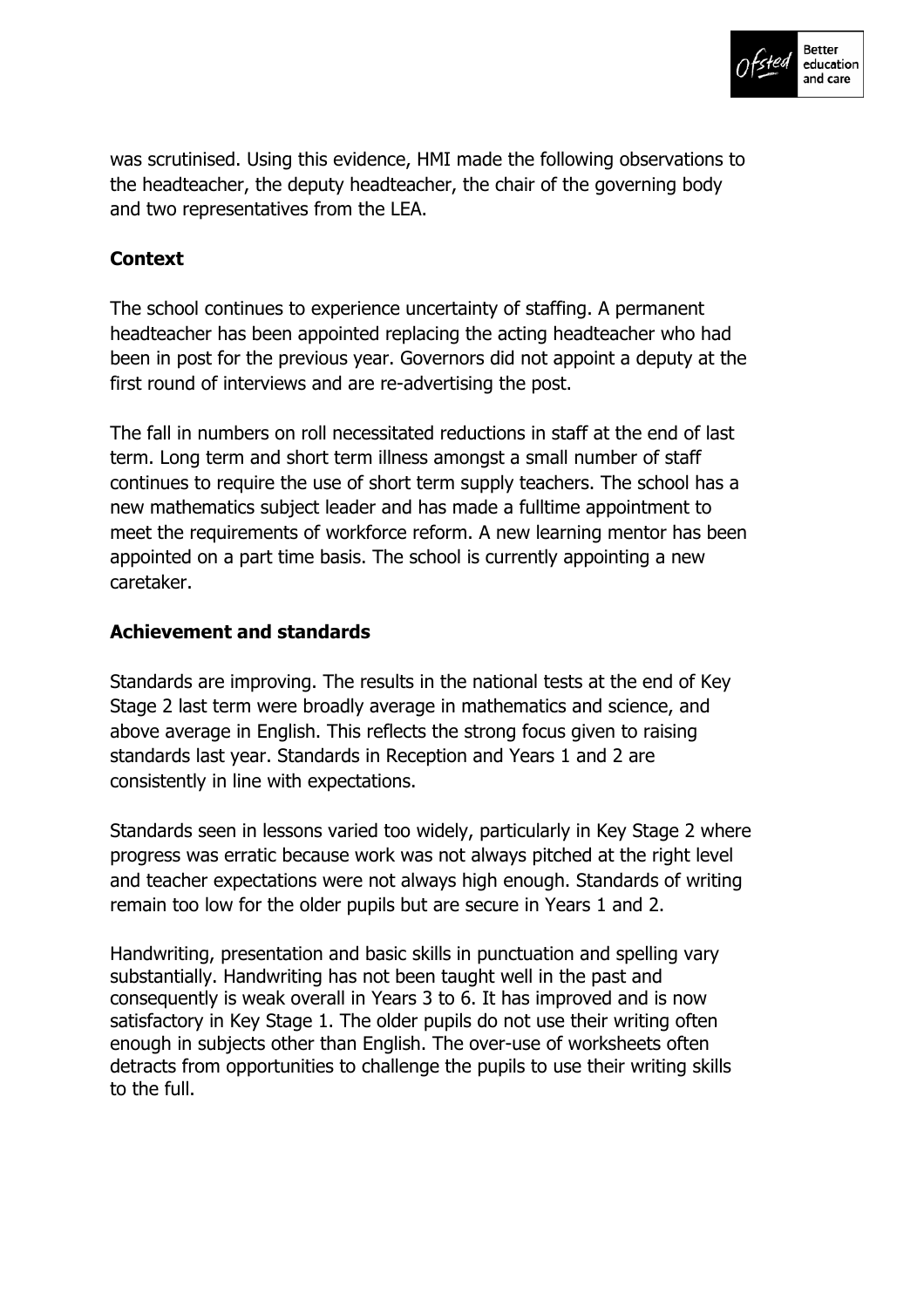

Standards in reading are satisfactory, but more pupils could do even better. The school has identified this as an area for development but has yet to devise precise strategies to bring this about.

Standards in science have improved substantially in the last year from a very low base and are now average. Work seen in pupils' books still varies too much, reflecting marked differences in the quality of teaching. There are weaknesses in planning and preparation, and some of the teachers' subject knowledge.

In mathematics, standards have remained at broadly average levels for several years. The quality of teaching remains inconsistent and resources are inadequate. This is an area the school has identified and is putting right.

The school has set challenging targets for the current Year 6 which if achieved will maintain improvements and build upon the standards set last year. However, the pupils' work suggests that these targets may be hard to meet as many have made insufficient progress in recent years.

Progress on the areas for improvement identified by the inspection in July 2004:

! Raise standards in writing across the school, particularly those of boys, and standards in science across the school  $-$  satisfactory progress.

### **Personal development and well-being**

Personal development and well being remain very good and are significant strengths of the school. The pupils enjoy school and in most lessons have good attitudes to learning and try hard. This is particularly so where the teaching is stimulating and the content of lessons is pitched appropriately.

In most lessons behaviour is outstanding. The pupils co-operate and work well together. Around the school and at break times behaviour is very good. The playground is a pleasant orderly place where pupils are well cared for and safe. They report that there is very little bullying. The pupils are courteous and friendly to visitors and each other. They play and socialise well and relationships are very good between pupils and between pupils and teachers. The new learning mentor is having a positive impact on the small numbers of pupils with behavioural problems or with less positive attitudes to school. However her role is not sufficiently understood by all pupils and staff.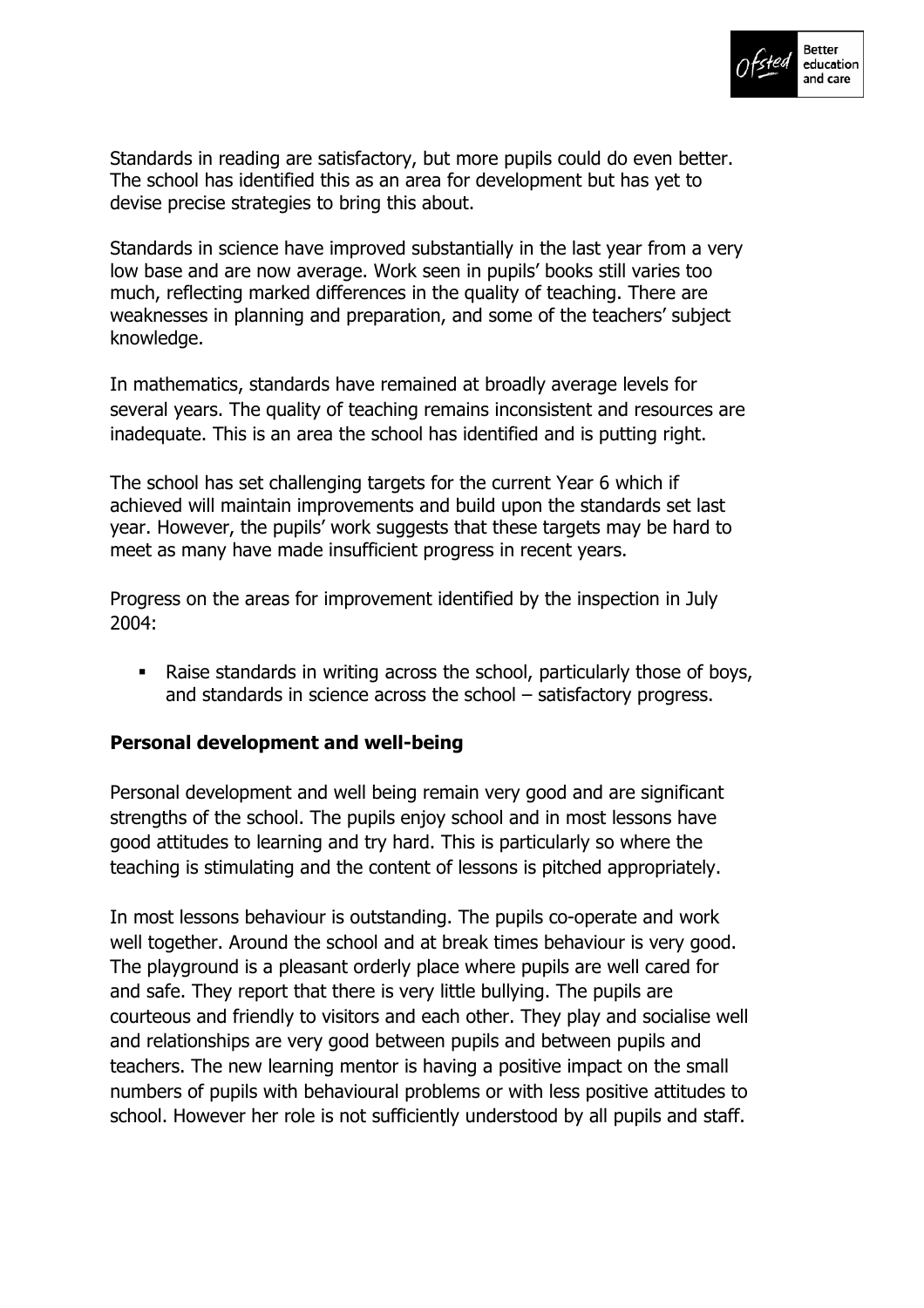

The pupils have plenty of opportunities to be energetic at break times which they use to the full, helping to develop a healthy and active lifestyle. Access to milk and fruit at break times further encourages healthy eating.

Attendance is above the national average. The pupils are equipped with the necessary skills for life beyond primary school adequately, but a significant number could be developing and using these skills still further.

## **Quality of provision**

The overall quality of teaching and learning remains broadly the same as on the previous visit and is unsatisfactory overall. Although examples of outstanding and good teaching were seen, too much remains inadequate. Of the sixteen lessons seen two were outstanding, two were good, seven were satisfactory and five were inadequate.

The very best lessons had a dynamic approach with content that engaged the pupils at the right level. Pace was rapid and pupils made very good progress. In these lessons the teachers carefully checked the pupils' progress and used the information to plan their next steps for learning. Clear, open-ended questions made pupils think hard and give reasoned answers. Pupils had precise and well understood targets to help them improve their work. In the unsatisfactory lessons, the overall aims were unclear and work was unimaginative or ill-matched to the pupils' needs and abilities. The teachers had only a vague picture of pupils' individual strengths and weaknesses and the marking of written work was often superficial.

The teaching assistants have the skills and knowledge to make a valuable contribution to teaching because they are now involved in the planning of lessons. However, some teachers do not make effective use of them particularly at the beginning and end of lessons. Very effective work was seen, for example, where teaching assistants worked with small groups, but in the opening and closing sections of the lesson they missed opportunities to make contributions to the learning or assessment of pupils.

The use of targets is now more securely in place throughout the school. In a few classes pupils are fully aware of what they need to improve and teachers refer to this in their marking. Elsewhere, however, pupils do not know what they need to do to improve their work and the teachers' marking does not give them sufficient guidance.

The work the pupils do is sufficiently broad to cover all the subjects required in the National Curriculum. The time available for teaching meets recommended minima but is not always well used. The short periods of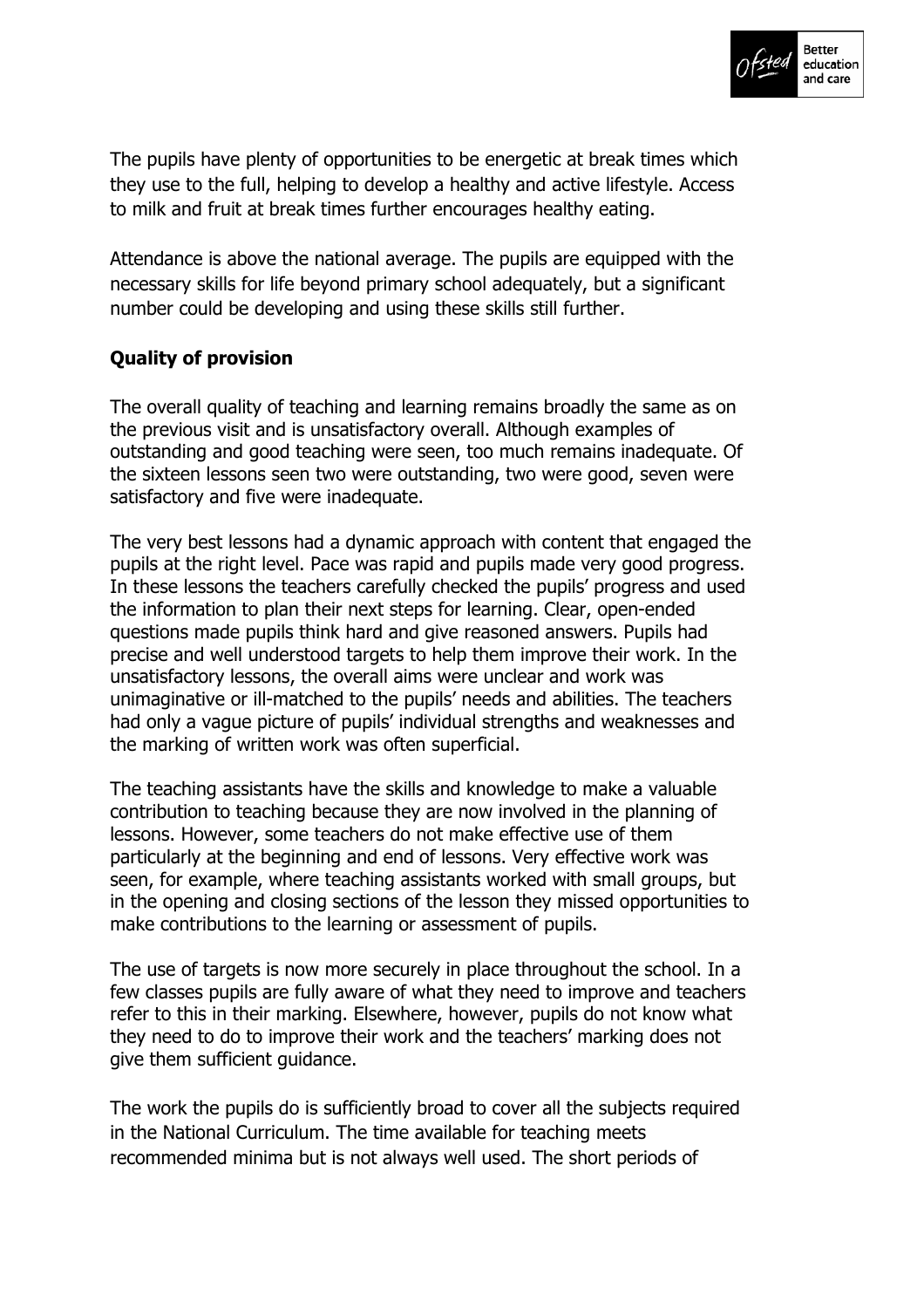

reading undertaken in most classes, for example, are not an effective use of time, being too short to allow for substantial development of skills and understanding.

The pupils are well cared for and those with particular needs receive the right sort of help. Pupils who have learning difficulties make the same progress as others and this largely mirrors the quality of teaching they receive.

Pupils do not know enough about other cultures and beliefs within our society or further afield. Developments in this area were progressing well but have stalled.

Progress in improving culture knowledge and understanding as identified by the inspection in July 2004 has been inadequate.

### **Leadership and management**

The new headteacher has quickly established a very clear and accurate view of the school. Her assessment of teaching strengths and weaknesses is perceptive. She knows where the problems remain and what needs to be done. Teamwork is improving and the restructured leadership team now draws well on the experienced staff, is appropriate to the size and needs of the school and is well placed to influence its work in all the areas for improvement.

A clear vision has been established and is now shared by most staff. Several initiatives have been tackled such as improving planning, but the school is not fully evaluating the impact of these. As a result, the quality of teaching is not improving quickly enough.

The quality of the subject leaders' work is still uneven. Some have clear plans for developing and improving provision. In mathematics, for example, the new coordinator has reviewed pupils' work, test results and teachers' planning. In a short time, she has identified resource needs and raised the profile of the subject. Additionally, science continues to make steady progress in development. However, in English the coordinator has an insufficiently clear idea of where improvements are needed. For example the current use of a short reading session every day in most classes has been identified as an ineffective use of time but there are no clear strategies to do something about it.

The school has established a system for checking and tracking pupils' progress but this is yet to be embedded as routine within the teachers' cycle of planning and reviewing what they teach. The current set of computers is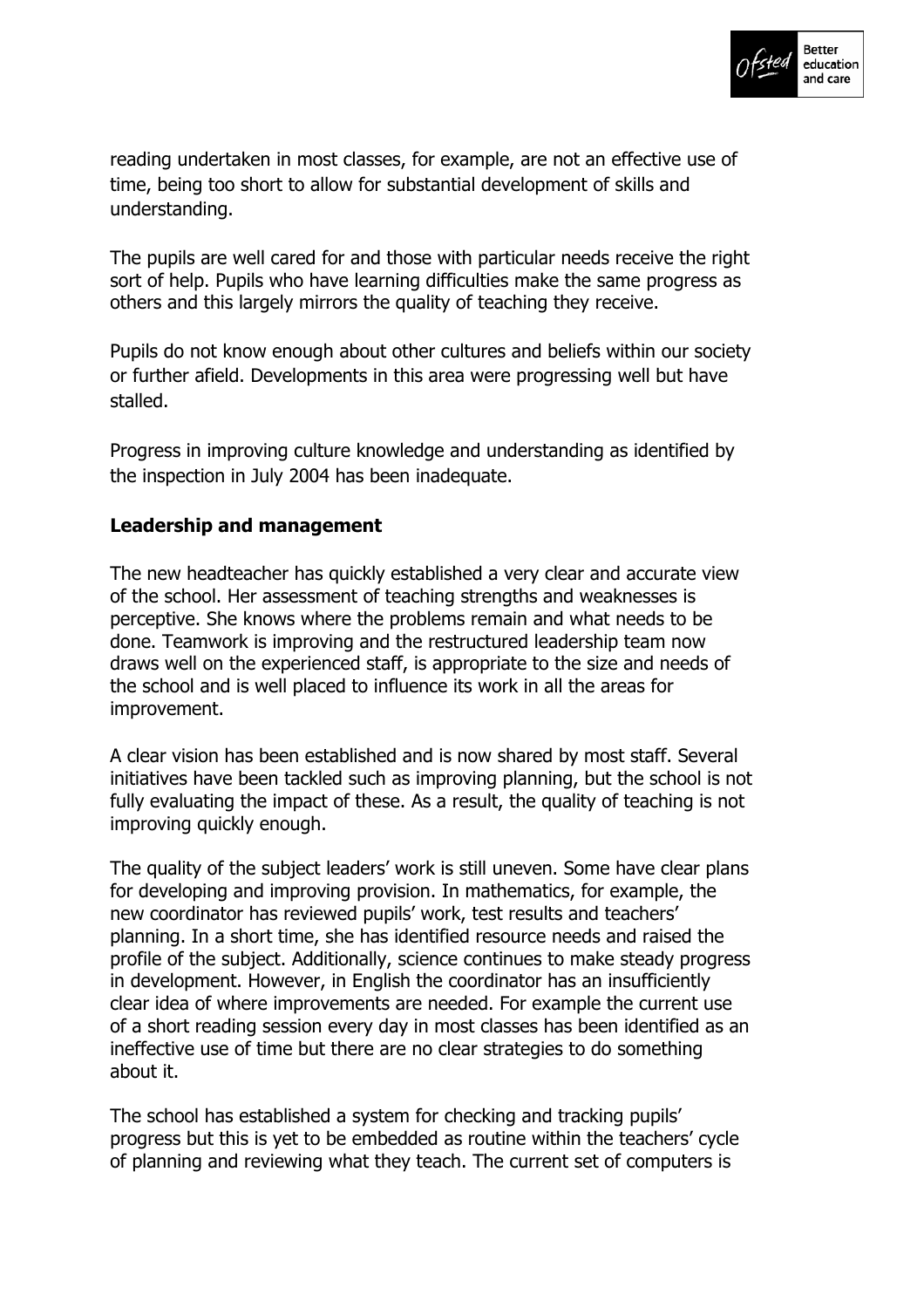

inadequate to support the new software needed for this system. This remains an obstacle to more efficient and effective recording and analysis of relevant information.

The governing body has improved its knowledge and understanding of the school and provides good support to the senior staff. It has a close grip on finances and fully understands the impending decisions that need to be taken. Its monitoring of the work of the school is adequate. It is improving its understanding of issues around standards and progress through the information it receives from the school and through training from the local authority.

The work of the governors and senior staff together with input from the local authority is sufficiently well focussed and purposeful to give confidence that the school has the capacity to improve. But the rate of progress needs to accelerate and much will depend on the rigour with which the priorities for improvement are tackled.

Progress on the areas for improvement identified by the inspection in July 2004:

- ! Improve the leadership and management of the school and the work of the governing body  $-$  satisfactory progress.
- **Establish whole-school record keeping systems inadequate progress.**

### **External support**

The Local Authority continues to provide significant help and advice to the school over staffing and has arranged the secondment of an experienced deputy headteacher to support the new headteacher. They have facilitated the appointment of the current mathematics subject leader. These initiatives have given stability to the senior management team. They have given further helpful support to the governing body as it addresses the issues of staffing and budget shortfalls.

### **Main Judgements**

Progress since being subject to special measures is satisfactory.

Progress since previous monitoring inspection is satisfactory.